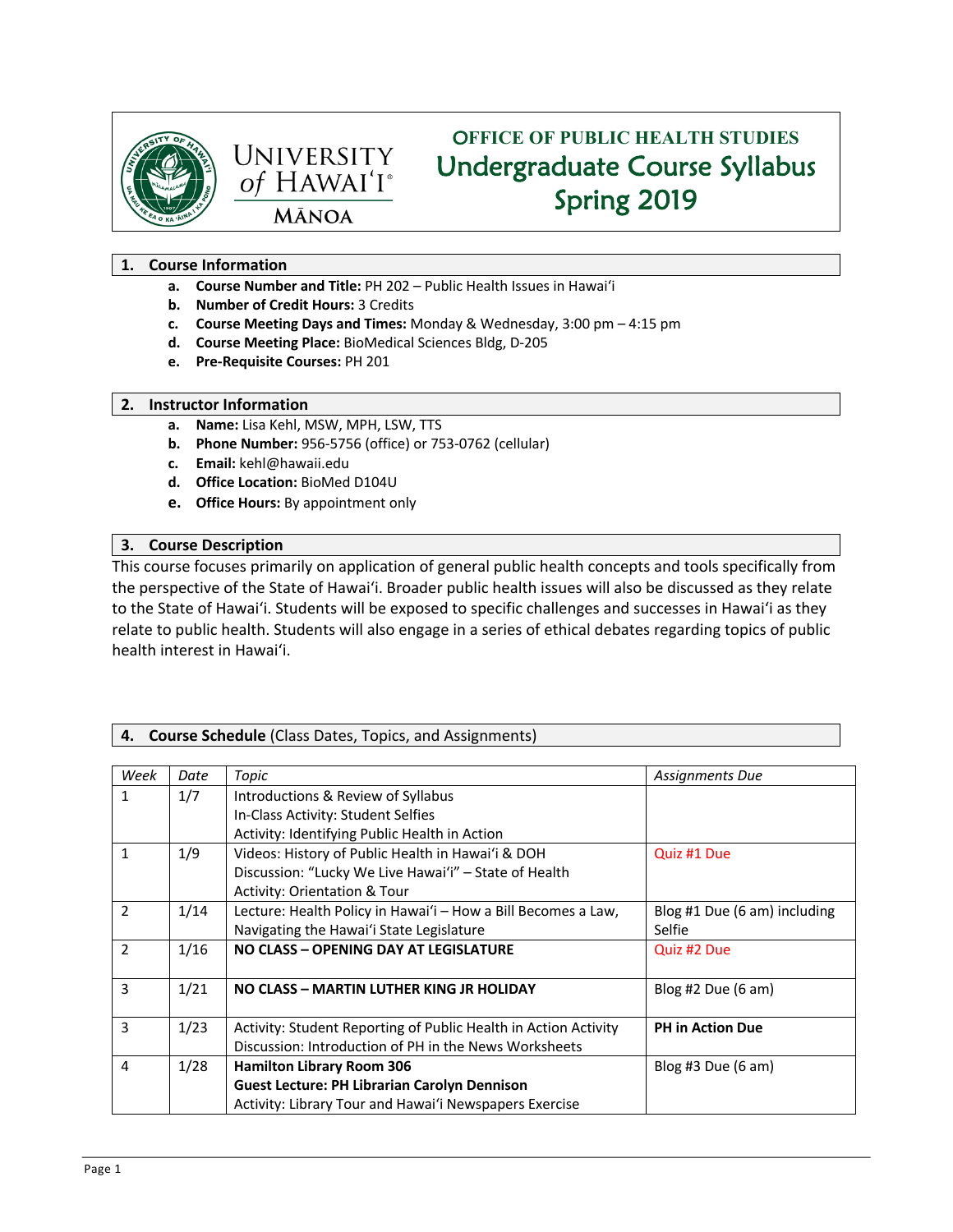| $\overline{\mathbf{4}}$ | 1/30    | History of Native Hawaiians in Hawai'i                                                    |                                  |  |
|-------------------------|---------|-------------------------------------------------------------------------------------------|----------------------------------|--|
|                         |         | <b>Guest Lecture: Mapuana Antonio</b>                                                     |                                  |  |
|                         |         | Discussion: 'Aina Assignment                                                              |                                  |  |
| 5                       | 2/4     | Hawaiian History in Film: "Picture Bride"                                                 | Blog #4 Due (6 am)               |  |
|                         |         | (In-Class Movie)                                                                          |                                  |  |
| 5                       | 2/6     | Hawaiian History in Film: "Picture Bride"                                                 |                                  |  |
|                         |         | (In-Class Movie Continued)                                                                |                                  |  |
|                         |         | Discussion: "Picture Bride" Movie critique & Hawaiian                                     |                                  |  |
|                         |         | plantation life                                                                           |                                  |  |
| 6                       | 2/11    | Blue Zones Hawai'i                                                                        | Blog #5 Due (6 am)               |  |
|                         |         | <b>Guest Lecture: Molly Mamaril</b>                                                       |                                  |  |
| 6                       | 2/13    | Activity: Sharing Public Health in the Local News Worksheets                              | PH in the News Due               |  |
| 7                       | 2/18    | NO CLASS - PRESIDENT'S DAY HOLIDAY                                                        | Blog #6 Due (6 am)               |  |
| 7                       | 2/20    | Discussion: Micronesian Immigration & COFA                                                | Quiz #3 Due                      |  |
| 8                       | 2/25    | Lecture/Discussion: Lessons in Cultural Competence                                        | Blog #7 Due (6 am)               |  |
|                         |         | *Challenge/Success Pairs Assigned                                                         |                                  |  |
| 8                       | 2/27    | Activity: Health Communication & Developing a Culturally                                  |                                  |  |
|                         |         | Appropriate Public Service Announcement                                                   |                                  |  |
| 9                       | 3/4     | Discussion: MRSA & Hawaiian Beaches                                                       | Blog #8 Due (6 am)               |  |
|                         |         | Lecture: Tourism & Disease Transmission                                                   | Quiz #4 Due                      |  |
|                         |         | Guest Lecture: Denise Nelson-Hurwitz, PhD                                                 |                                  |  |
|                         |         | Selection of Challenge/Success Topics                                                     |                                  |  |
| 9                       | 3/6     | Discussion: Practices for Protecting Locals & Tourists                                    |                                  |  |
|                         |         | Lecture: Tourism & Influenza Transmission                                                 |                                  |  |
|                         |         | Guest Lecture: Denise Nelson-Hurwitz, PhD                                                 |                                  |  |
| 10                      | 3/11    | Health Policy in Hawai'i - Advocacy in Action                                             | Blog #9 Due (6 am)               |  |
|                         |         | Guest Lecture: Trish La Chica & Scott Stensrud - Hawaii Public<br><b>Health Institute</b> |                                  |  |
| 10                      | 3/13    | Lecture: Environmental Health in Hawai'i (drinking & ocean                                |                                  |  |
|                         |         | water quality, climate change, vog & air quality)                                         |                                  |  |
|                         |         | Discussion: Community Windshield Assessments                                              |                                  |  |
|                         | $3/18-$ | <b>NO CLASS SPRING BREAK</b>                                                              |                                  |  |
|                         | 3/20    |                                                                                           |                                  |  |
| 11                      | 3/25    | Discussion: Sharing Community Windshield Assessments                                      | Blog #10 Due (6 am)              |  |
|                         |         | *Challenge/Success Group Work Time                                                        | <b>Windshield Assessment Due</b> |  |
| 11                      | 3/27    | Activity: Developing the Built Environment (Linkages to Urban                             |                                  |  |
|                         |         | Planning)                                                                                 |                                  |  |
| 12                      | 4/1     | <b>ACTIVE SHOOTER TRAINING</b>                                                            | Blog #11 Due (6 am)              |  |
|                         |         | Presented by the Department of Public Safety                                              |                                  |  |
| 12                      | 4/3     | Medical-Legal Partnership                                                                 | Quiz #5 Due                      |  |
|                         |         | <b>Guest Lecture: Dina Shek</b>                                                           |                                  |  |
| 13                      | 4/8     | NO CLASS - VETERANS' DAY HOLIDAY                                                          | Blog #12 Due (6 am)              |  |
| 13                      | 4/10    | Lecture: Health in a Rural Environment - workforce shortages,                             |                                  |  |
|                         |         | land preservation, access to care & education                                             |                                  |  |
| 14                      | 4/15    | Lecture: Health in an Urban Environment - Overcrowding,                                   | Blog #13 Due (6 am)              |  |
|                         |         | traffic/pollution, population growth, homelessness                                        |                                  |  |
| 14                      | 4/17    | Lecture: Sustainability & Food Insecurity                                                 |                                  |  |
|                         |         | Video: "Seeds Of Hope Documentary" (Educational Version)                                  |                                  |  |
| 15                      | 4/22    | Student Presentations: Public Health Challenges/Successes in                              | Blog #14 Due (6 am)              |  |
|                         |         | Hawai'i                                                                                   | <b>C/S Presentations</b>         |  |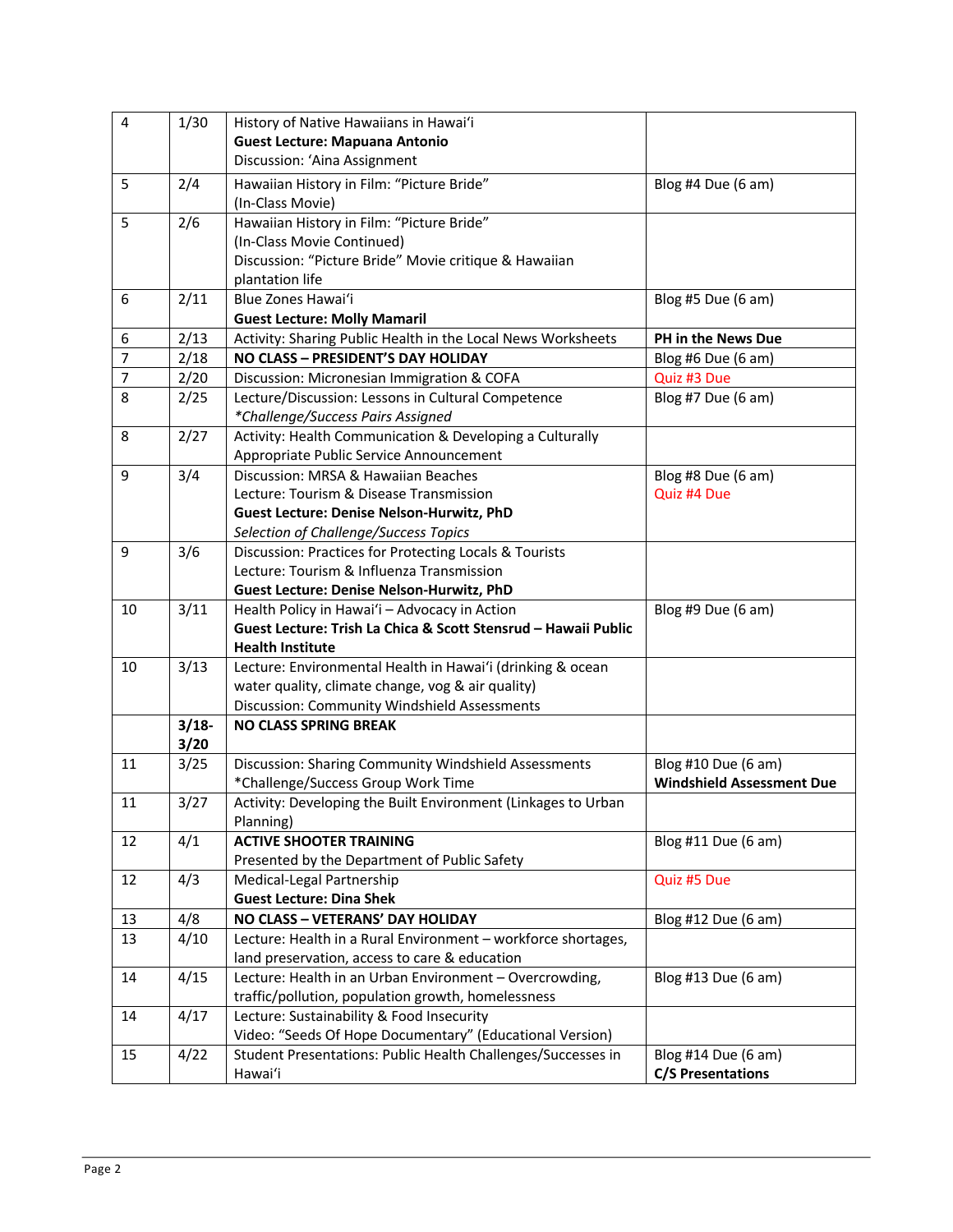| 15 | 4/24 | Remaining Student Presentations: Public Health                                                                                                                                    | <b>C/S Presentations</b>                                   |
|----|------|-----------------------------------------------------------------------------------------------------------------------------------------------------------------------------------|------------------------------------------------------------|
|    |      | Challenges/Successes in Hawai'i                                                                                                                                                   |                                                            |
| 16 | 4/29 | Discussion & Activity: Engaging in a Statewide Discussion -<br>balancing concerns from both perspectives<br>Activity: Balancing the Budget - Funding Allocation for<br>Healthcare | Blog #15 Due $(6 \text{ am})$<br>'Aina Activity & Blog Due |
| 16 | 5/1  | Discussion: Course Review & Evaluation                                                                                                                                            |                                                            |

# **5. Required Text or Readings**

Required Readings & Media on Laulima or Distributed in Class (during the semester, the instructor or invited speakers may assign additional readings that do not appear on this syllabus).

# **6. Description of Course Assignments**

*Weekly Blog Reflections***:** Students are required to post semi-weekly blogs on the course Laulima for 12 of the 15 dates specified, (if more than 12 blogs are completed, remaining blog may be counted as extra credit). Weekly blog reflections should be **no less than two paragraphs and include critical synthesis of the week's topics, discussions, and activities as well as reflection of related personal opinions.** Alternatively, **critical responses to weekly reflection questions, including related personal opinions,** may also provide weekly blog content. Specific guidance questions may be provided for blog reflection on specific weeks. Blogs are intended to promote student reflection as it relates to the immediately past day's classes. As such, blogs must be written after designated class time on Wednesday, and prior to class (6am) on Monday to be considered as reflection for that week. No late blogs will be accepted. Students will only receive credit for a maximum of one blog per week. A maximum of five (5) points will be granted for each completed blog of high quality.

*"Public Health in Action" Activity***:** Students will explore their community and identify 3 observations of "public health in action." Students will then use **Google Slides** to report the place/location of action, specific action observed, and 2-3 sentences connecting the action to public health. All students must use Google Slides and share with kehl@hawaii.edu by class time on the day it is due (1/23), for full credit. The assignment will be discussed in further detail during the 1/7 class session.

*Quizzes*: In-class and online quizzes will be given periodically throughout the semester. In-class quizzes will be given during the first 10 minutes of class, while online quizzes will be distributed through Laulima "Tests & Quizzes" tab and limited in time to 20-30 minutes. All quizzes will be worth 5-15 points each. Quizzes will consist of a combination of multiple choice, matching, and/or short answer, and will focus primarily on readings and videos in preparation for an upcoming class. A review of the quiz will take place immediately following the quiz, therefore, **no makeup quizzes will be allowed** except in cases of excused athletic absences or due to accommodations arranged through KOKUA. In cases of excused athletic absences or due to accommodations arranged through KOKUA ONLY, students will have a 1-week window upon return to class in which to schedule a makeup quiz.

*Public Health in the News Worksheet & Presentation***:** Students will be required to complete the Public Health in the News Worksheet electronically (typed) using the worksheet template provided. The worksheets should be submitted as a **WORD** or **PDF** document using Laulima Assignments by class time on the day it is due (2/13), and students should have either a hard copy or ready access to an electronic copy of their worksheet during class time. Completed PH in the News worksheets will be presented (informally) during the class and used for a group activity.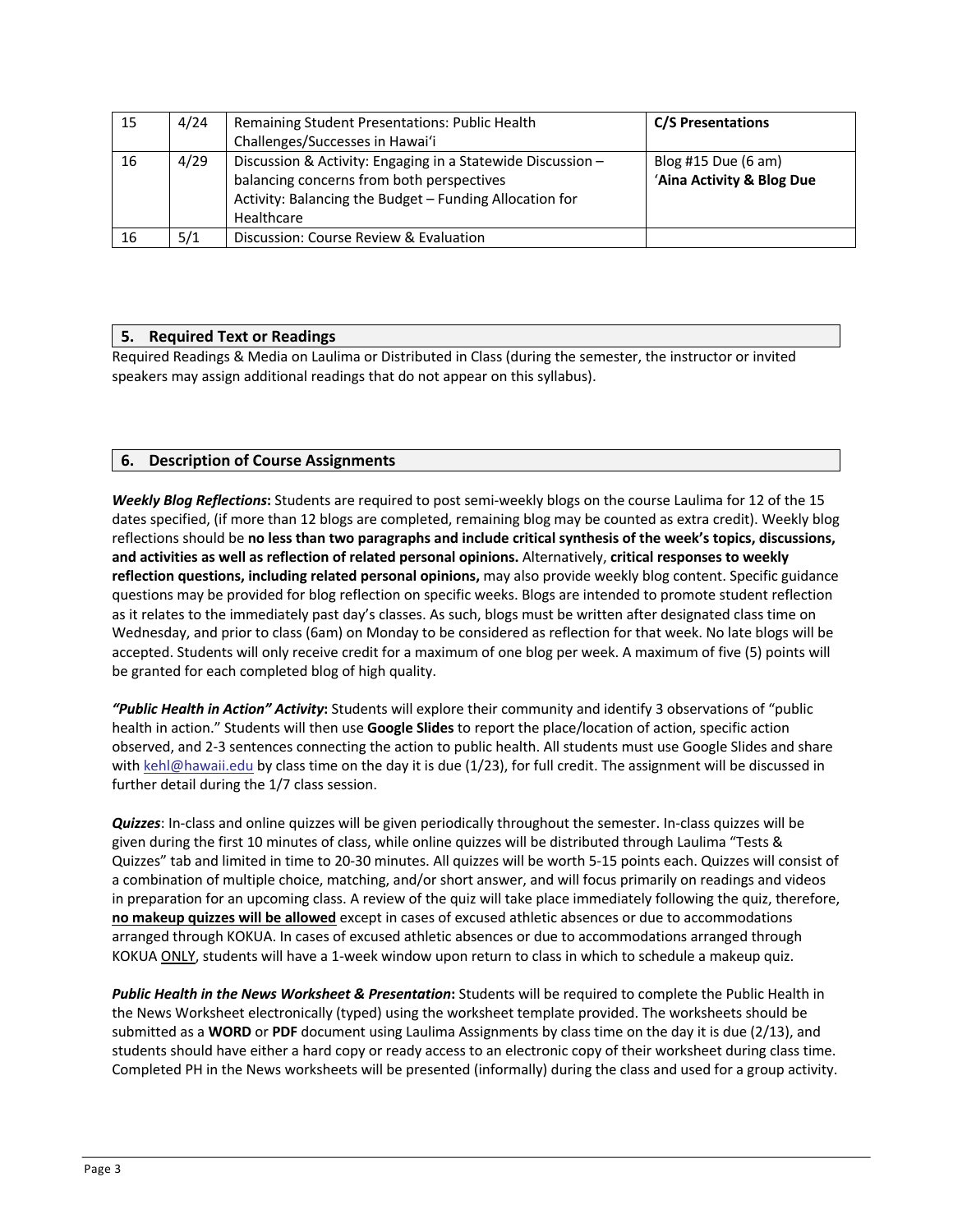*Community Windshield Assessment***:** As an assessment of your individual community and built environment, students are asked to complete a community windshield assessment in their current home community. Please complete the assessment using your primary means of transportation (e.g. walking, bus, car, bike). A blank assessment worksheet will be provided. Students will be asked to assess the number and type of food establishments, as well as the availability of safe space for physical activity in their area. Completed worksheets should be submitted as a **WORD** or **PDF** document using Laulima Assignments by class time on the day it is due (3/27), and students should have either a hard copy or ready access to an electronic copy of their worksheet during class time. Completed Windshield Assessments will be presented (informally) during the class and used for a group activity.

*'Aina (Land) Connection Experience***:** Outside of class, **prior to Monday 4/29** students must participate in at least one approved 'aina (land) connection experience. The purpose of this assignment is to promote a hands-on understanding of Hawaiian values and culture while working in a local community environment. Approved 'aina (land) connection experiences include a session of volunteer work at the University of Hawai'i at Manoa lo'i (taro patch), located on Dole Street, or a volunteer work session at Kokua Kalihi Valley's Ho'oulu 'Aina. Other, similar experiences may count as credit for this activity if approval is obtained from the instructor PRIOR to the experience. To receive full credit for this activity, students must provide a photo of them working at the site (submitted via Laulima Forums) and must reflect on the experience in a full, dedicated blog/forum post, of at least 2 paragraphs, describing what you did and what you learned **within 10 days of participating in the activity**.

*Public Health Challenge & Success Presentation***:** Working in assigned groups, students will develop and deliver an 8-10 minute presentation regarding a selected, and approved, public health challenge and success in Hawai'i. **Google Slides** must be used for all presentations. Presentations should include 1) a brief background on each the challenge and success, 2) description of each the challenge and success, 3) identification of key stakeholders/interests for each, 4) discussion of public health significance of each, 5) potential solutions to the challenge, as well as 6) how public health beyond Hawai'i can learn from the success. Students will have 2-3 minutes to respond to peer questions following each presentation. Presentation and discussion will be stopped if they exceed 12 minutes per pair. Of the 30 points allotted to this assignment, 5 points will be awarded for sharing of **Google Slides** with kehl@hawaii.edu by the day you are assigned to present either 4/22 or 4/24, 15 points will be awarded for content, and 10 points awarded for quality of presentation delivery.

| <b>Assignment</b>                                   | <b>Points</b> | Percentage<br>of Total |
|-----------------------------------------------------|---------------|------------------------|
| <b>Class Attendance/Participation</b>               | 60            | 25%                    |
| <b>Weekly Blog Reflections</b>                      | 50            | 25%                    |
| 'Aina (Land) Connection Experience                  | 20            | 10%                    |
| Public Health in Action Activity & Presentation     | 10            | 5%                     |
| Public Health in the News Worksheet & Presentation  | 15            | 7.5%                   |
| <b>Community Windshield Assessment</b>              | 15            | 7.5%                   |
| <b>Public Health Challenge/Success Presentation</b> | 30            | 15%                    |
| Quizzes                                             | 50            | 5%                     |

# **7. Grading Rubric For Course Assignments**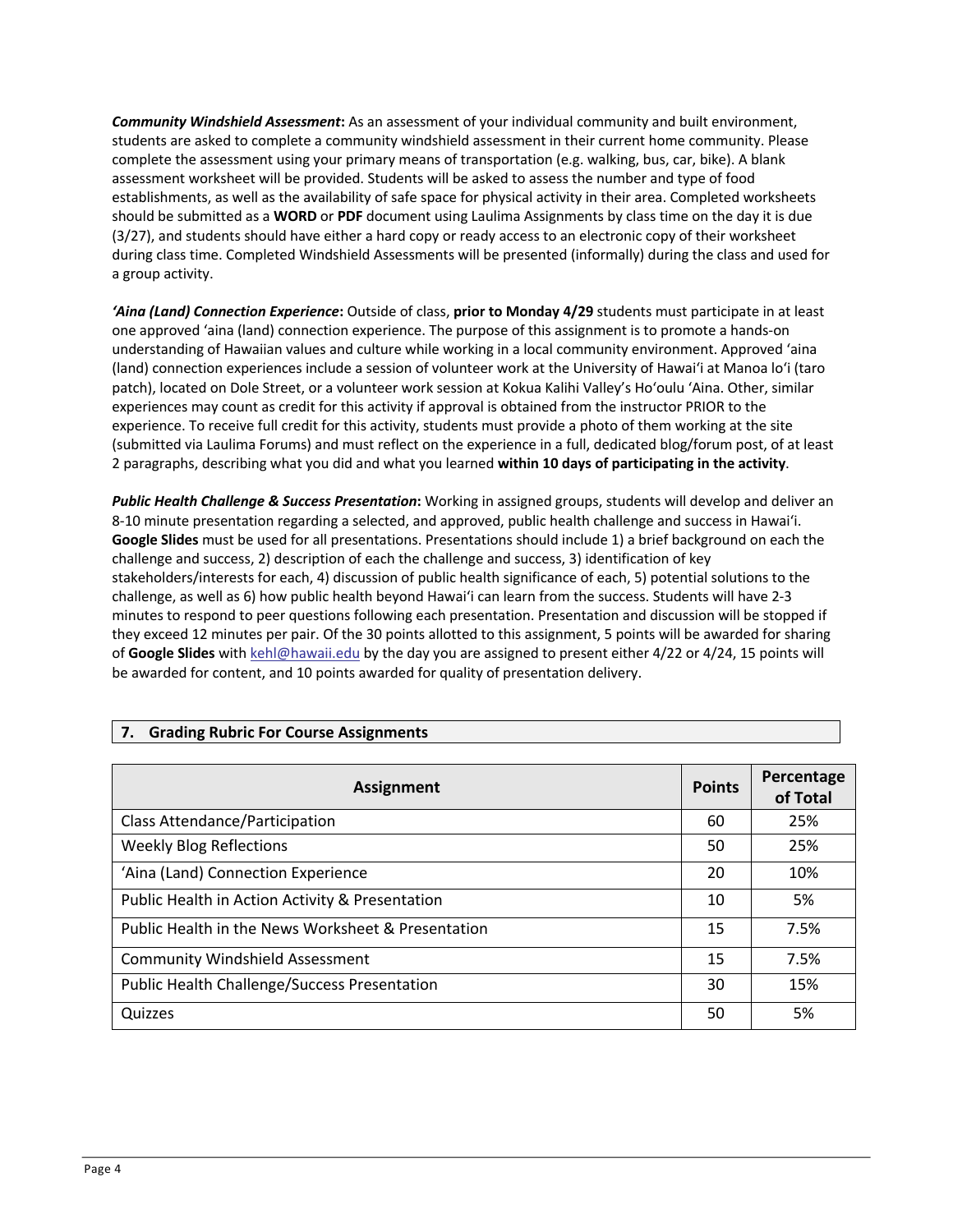# 8. **Grading Scale:**

| This course will use $+/-$ grading system |                                                                                                                                                                                                                                                                            |  |
|-------------------------------------------|----------------------------------------------------------------------------------------------------------------------------------------------------------------------------------------------------------------------------------------------------------------------------|--|
| $A =$<br>90-100                           | Excellent, distinctive work. Demonstrates sophisticated understanding: Nuanced and<br>insightful account, powerful and effective application of concepts, frameworks and theories<br>discussed in class and articulated in written work. [97-100, A+; 93-96, A; 90-92, A-] |  |
| $B =$<br>80-89                            | Above average work. Demonstrates accomplished understanding: Thorough, well-<br>documented account; adequate and apt application of concepts, frameworks and theories<br>discussed in class and articulated in written work. [87-89, B+; 83-86, B; 80-82, B-]              |  |
| $C =$<br>70-79                            | Average work, sufficient, but not distinctive. Acceptable view with some misconceptions or<br>oversight; not fully supported; acceptable but limited application of concepts, frameworks<br>and theories discussed in class. [77-79, C+; 73-76, C; 70-72, C-]              |  |
| $D =$<br>60-69                            | Poor, insufficient work. Naïve or inadequate understanding: simplistic account and use of<br>concepts, frameworks and theories discussed in class. Unable to articulate thoughts and ideas<br>in written work. [67-69, D+; 63-66, D; 60-62, D-]                            |  |
| F < 60                                    | Unacceptable work                                                                                                                                                                                                                                                          |  |

## 9. **Course Policies:**

- **1. Do the assignments on-time.** All students are expected to read the assigned articles/documents on Laulima by the respective dates of discussion, and complete all course assignments at undergraduate-level proficiency. Maximum benefit from this class can be achieved only if you attend class, complete the readings, assignments, and projects as they are assigned, and actively participate in the class discussions. It is the student's professional responsibility to be aware of the assignment deadlines and make the instructor aware of any reasons why you may not be able to meet them before the deadline passes. Your grade for the course can, and will, be affected by late work. Points will be deducted for late assignments, especially if the no communication has been made before the deadline passes.
- **2. Show up on time and participate.** All students are expected to show up on time and attend all classes. Since so much "in-class" learning and participation will be occurring, missing a class means missing critical knowledge, activities, and experiences that are difficult to re-create. In this course, each class builds on previous class content and prepares the student for future classes. If a student misses a class they are encouraged to set up an appointment to review missed course material with the instructor before the next class session. If more than two classes are missed, it could affect the student's grade for the overall course. It is the student's professional responsibility to notify the instructor of any anticipated absences in advance.
- **3. Use the proper format.** All written assignments must be typed with student's name and date all listed at the top of the page of the assignment. When necessary please use APA format (double-spaced, 1-inch margins, 11 or 12-point font, and with proper citations throughout). Handwritten assignments are not acceptable. Submit all assignments by class time on the due date through the Laulima system at https://laulima.hawaii.edu/portal unless otherwise stated. Please ensure that your document is Microsoft Word compatible. You should also have access to your assignments, either electronically or printed out, for review during class unless otherwise specified.
- **4. Grades.** Final grades are based on completed assignments, prompt class attendance, and participation. All assignments must be completed for a passing grade. There will be no extra credit assignments. Submit all assignments through the drop box system in Laulima system at https://laulima.hawaii.edu/portal. Assignments must be submitted prior to class time on the due date to receive full credit for the assignment. Points will be deducted for late assignments. Grades can and will be affected by late work.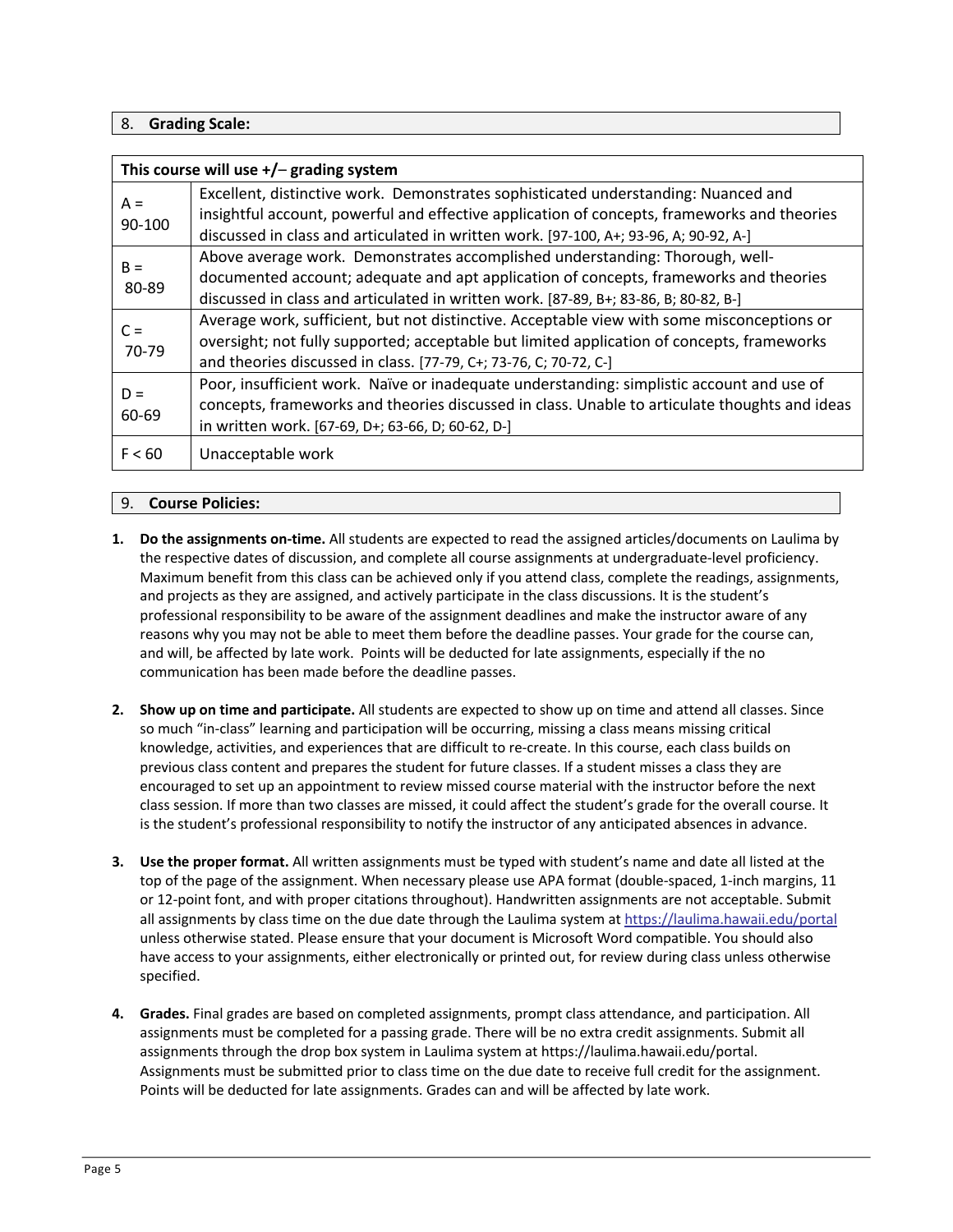- **5. Use references wisely.** Original written work is expected with appropriate citation of references. All references need to have author, title, year, publishers, place of publishers, journal name, volume and issue number, and page numbers. All written work must follow APA (American Psychological Association) citation and referencing style.
- **6. Conduct Code—Do original work**. Plagiarism is unacceptable and will result in a failing grade for the assignment and possibly for the course, depending on the extent of the violation. Please be familiar with the University of Hawai'i Student Conduct Code, available online, at the Office of Student Affairs at the Student Services.
- **7. Syllabus may be revised as needed.** The course schedule and assignments may need to be revised and some topics re-scheduled depending on the availability of guest speakers, pace of the learning, size of class, and the needs of the students.
- **8. Appointments with instructor**. Students are welcomed and encouraged to meet with the course instructor to review their progress, or clarify course assignments and expectations. Please schedule a time to meet with the instructor by email.

# 10. **Student Learning Objectives For the Course:**

- Identify and discuss a range of real-world public health problems
- Identify gaps in knowledge related to a public health problem
- Discuss ethical concerns and promote ethical decision making behaviors
- Identify historical events and foundations for ethical discussion
- Engage in critical thinking and both written and oral presentation skills
- Engage in self-directed inquiry & intellectual curiosity
- Actively participate in collaborative and cooperative work among student peers
- Engage in self-assessment & reflection among students
- Foster a sense of cultural awareness & social justice
- Foster a respect for differences in cultural and personal identity
- Encourage stewardship of the natural environment, including respect for natural resources & sustainability

# **11. University Policies for Opportunity and Accommodation:**

# • **Equal Opportunity and Affirmative Policy**

The University of Hawai'i is an equal opportunity/affirmative action institution and is committed to a policy of nondiscrimination on the basis of race, sex, gender identity and expression, age, religion, color, national origin, ancestry, citizenship, disability, genetic information, marital status, breastfeeding, income assignment for child support, arrest and court record (except as permissible under State law), sexual orientation, national guard absence, status as a covered veteran, pregnancy, and domestic or sexual violence victim status. This policy covers admission and access to and participation, treatment, and employment in the University's programs and activities.

For more information on equal opportunity and affirmative action policies and complaint procedures for the UH Mānoa Campus, contact:

- a) Students: Lori Ideta, Assistant Vice Chancellor & Dean of Students, EEO/AA, Title IX & ADA Coordinator Ph.-956-3290 (V/T); Email ideta@hawaii.edu
- b) Employees: Mie Watanabe, EEO/AA Director, Title IX & ADA Coordinator Ph. 956-7077; Email eeo@hawaii.edu
- c) Students with Disabilities: Ann Ito, KOKUA Program Director Ph. 956-7511 (V/T); Email kokua@hawaii.edu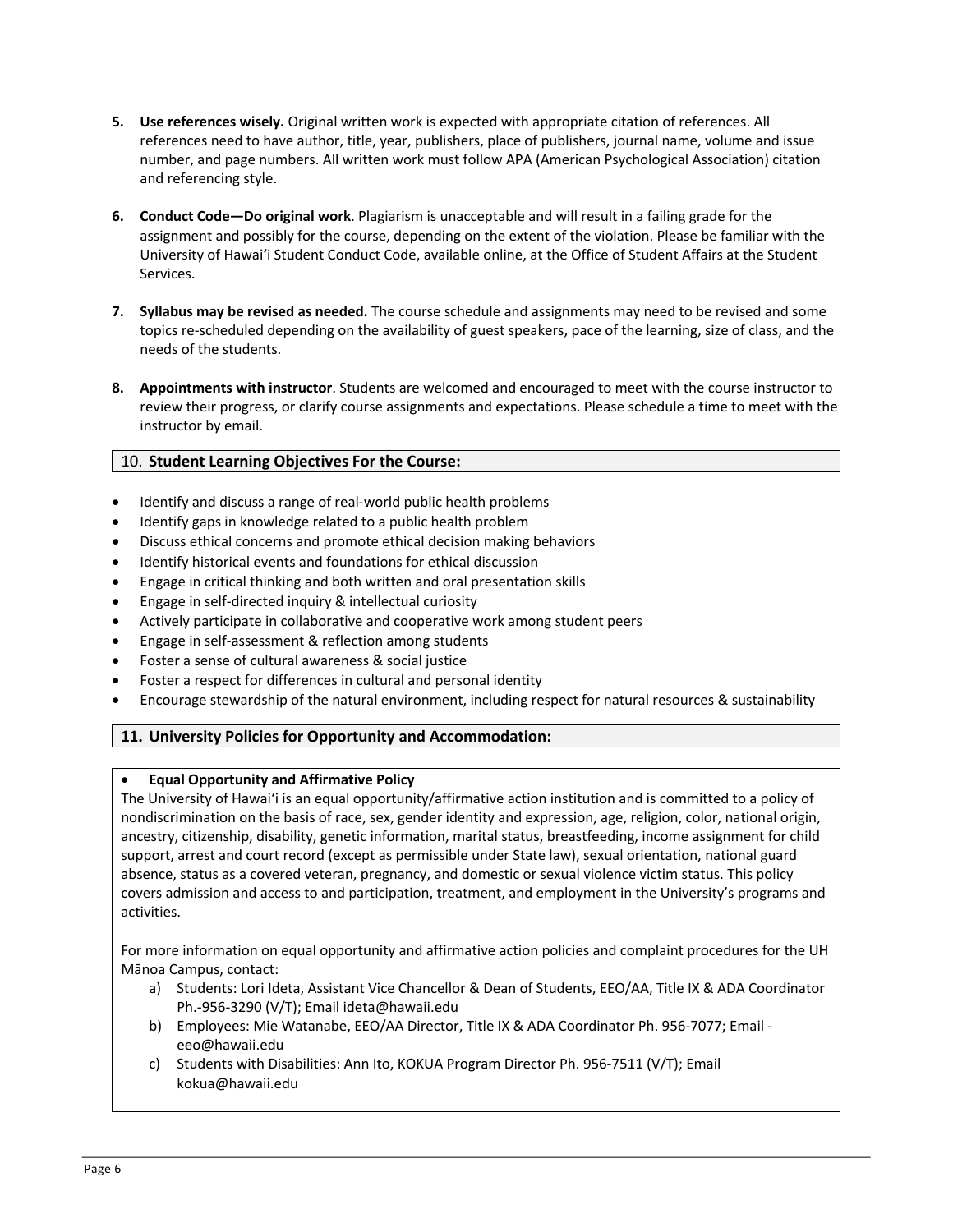## • **Accommodations**

A student who may need an accommodation based on the impact of a disability is invited to contact me privately within the first weeks of the course. I would be happy to work with you and the KOKUA Program (Office for Students with Disabilities) to ensure reasonable accommodations in my course. KOKUA can be reached at 808-956-7511 or 808-956-7612 (voice/text) in room 013 of the Queen Liliuokalani Center for Student Services.

## • **Counseling Services and Mental Health**

From time to time, we all need help managing stress and life problems. At times, school can be overwhelming, especially when balancing other responsibilities such as family and work. University of Hawai'i at Mānoa has a Counseling & Student Development Center (CSDC) that is available to all students.

The phone number is (808) 956-7927. The website is http://manoa.hawaii.edu/counseling/

## • **Hawaii Student Conduct Code and Academic Dishonesty**

Academic dishonesty such a plagiarism, cheating and other forms of dishonesty will result in a failing ("F") grade for the assignment. More than one incident of academic dishonesty will result in failing ("F") grade for the course. Equally, more than one incident will also result in reporting the academic dishonesty to the UH Office of Judicial Affairs. Student should familiarize themselves with the University of Hawaii Student Conduct Code: http://studentaffairs.manoa.hawaii.edu/policies/conduct\_code/

Accordingly: The university expects students to maintain standards of personal integrity that are in harmony with the educational goals of the institution; to respect the rights, privileges, and property of others: and to observe national, state, and local laws and University regulations.

# **12a. Mānoa Institutional Learning Objectives for Undergraduate Students that are Addressed:**

#### **1. Know -- Breadth and Depth of Knowledge**

Students develop their understanding of the world with emphasis on Hawai'i, Asia, and the Pacific by integrating:

**1b.** Specialized study in an academic field

#### **2. Do -- Intellectual and Practical Skills**

Students improve their abilities to:

**2a.** Think critically and creatively

**2c.** Communicate and report

#### **3. Value -- Personal and Social Responsibility**

Students demonstrate excellence, integrity, and engagement through:

**3a.** Continuous learning and personal growth

**3b.** Respect for people and cultures, in particular Hawaiian culture

**3d.** Civic participation in their communities

# **12b. Department Approved BA Public Health Competencies Addressed:**